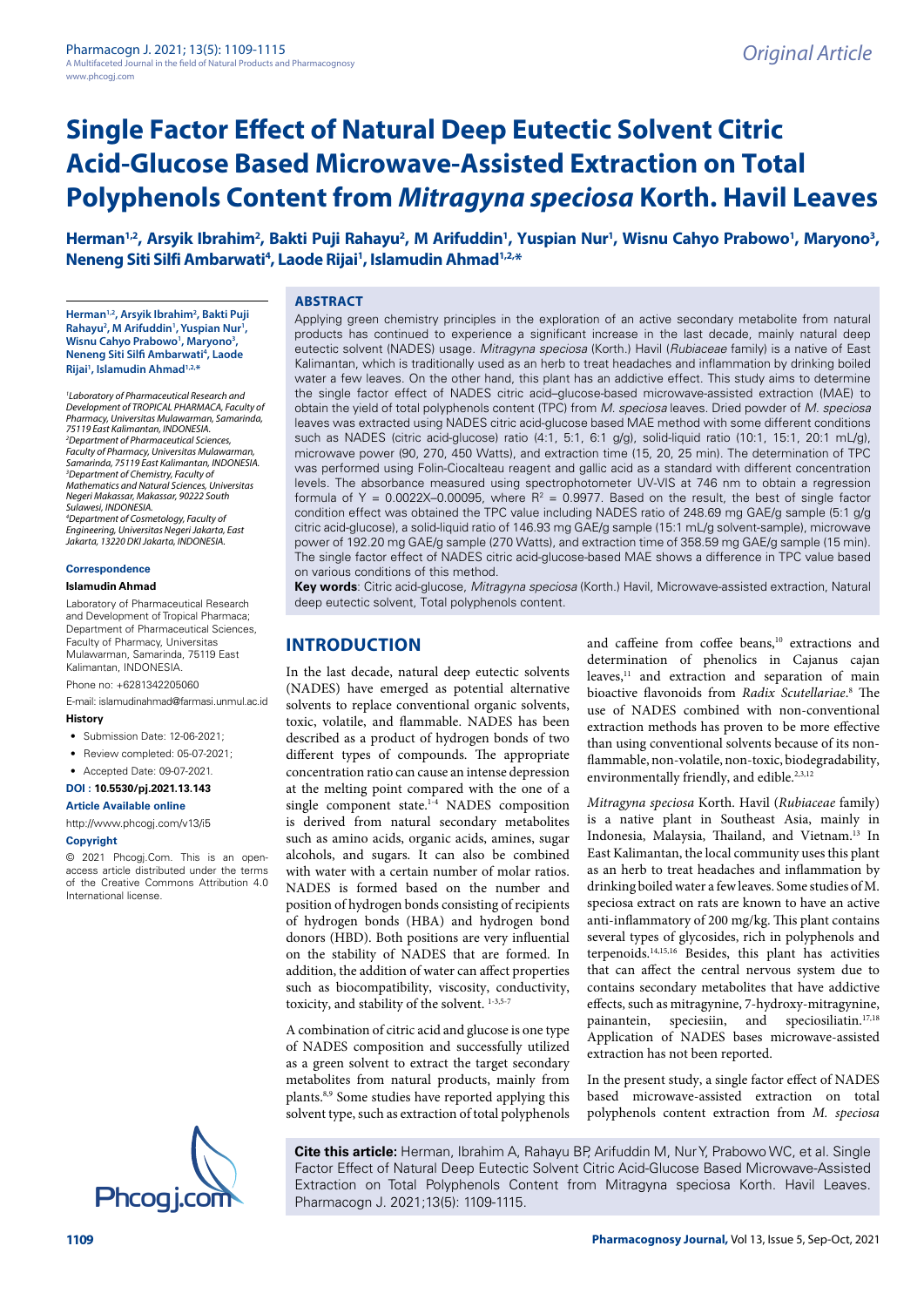was performed using different combination factors to obtain the best extraction condition. This study aims to determine the single factor effect of NADES citric acid–glucose-based microwave-assisted extraction to obtain the yield of total polyphenols content from this plant.

# **MATERIALS AND METHODS**

## Materials and equipment

*M. speciosa* leaves were collected from Melak, West Kutai, East Kalimantan, Indonesia. The voucher specimen was identified at the Laboratory of Dendrology Faculty of Forestry, Universitas Mulawarman, Samarinda, East Kalimantan, Indonesia. Citric acid and sucrose were purchased from CV. Chlorogreen Bandung, West Java, Indonesia. Folin-Ciocalteau reagent, gallic acid standard, and sodium carbonate were purchased from Sigma Aldrich USA (via PT. Elo Karsa Utama, Indonesia). Meanwhile, the equipment was used, including Microwave domestic 900 Watts (Modena, USA), spectrophotometer UV-Vis, micropipette, and other glassware.

## **EXTRACTION PROCESS**

## NADES Preparation

In this study, a combination of citric acid and glucose as NADES (with three different ratios of 4:1, 5:1, and 6:1 g/g, respectively) were used according to the previous studies,<sup>10,19,20</sup> with slight modification, Briefly, citric acid and glucose were weighed based on each different ratio. Both materials were melted at a specific temperature using a magnetic stirrer. After melting, aqua demineralization was added and homogenized. Subsequently, the obtained NADES solution was cooled at room temperature and filtered to obtain a homogeneous solution.

## NADES Based Microwave-Assisted Extraction

A NADES citric acid-glucose-based microwave-assisted extraction was applied to obtain total polyphenols content (TPC) value from *M. speciosa* leaf using different condition factors based on some literature.9,10,19-24 Briefly, dried powder of *M. speciosa* leaf (5 g) was extracted using NADES citric acid-glucose base microwave-assisted extraction method using different conditions (including NADES ratio, solid-liquid ratio, microwave power, and extraction time) as can be seen in Table 1. Then, the extract solution and residue were separated using the Buchner funnel. The obtained extract solution was stored at room temperature and until ready to analyze.

## Determination of Total Polyphenols Content

The total polyphenols content (TPC) value was determined using Folin-Ciocalteau reagent according to some literature.25,26,27,28,29,30,31 The absorbance was measured using spectrophotometer UV-Vis at 746 nm with a bit of adjustment. Briefly, the standard and sample solution (1 mL) were mixed with 5 mL of distilled water and 0.5 ml Folin-ciocalteau reagents, then homogenized for 5 min. Subsequently, a 2 mL NaCO3 solution was added and homogenized, and incubated for 30 min until ready to analyze. A standard solution of gallic acid with various concentrations from 12.5 to 200 μg/mL was used to obtain the

#### **Table 1: Design experimental of single factor condition of NADES based microwave-assisted extraction on TPC value from M. speciosa leaves.**

| <b>Factor variable</b> | Unit         | <b>Range and level</b> |               |      |
|------------------------|--------------|------------------------|---------------|------|
|                        |              | Low                    | <b>Medium</b> | Hiah |
| <b>NADES</b> Ratio     | g/g          |                        | 5             | 6    |
| Solid – liquid ratio   | mL/g         | 10                     | 15            | 20   |
| Microwave Power        | <b>Watts</b> | 90                     | 270           | 450  |
| <b>Extraction Time</b> | Minutes      | 10                     | 15            | 20   |

linear regression formula of  $Y = 0.0022X - 0.00095$ , where  $R2 = 0.9977$ . The TPC value of extract samples was determined using this formula.

# **RESULTS AND DISCUSSION**

## Single Factor Experiment on Process

In this study, an extraction method-based microwave-assisted extraction (MAE) was developed using a combination of citric acid and glucose as natural deep eutectic solvent (NADES) to extract the total polyphenol content from *M. speciosa* leaves. Based on studies that have been reported previously, $8,10$  some extraction condition factors (Table 1) that affect the ability to separate the target of secondary metabolite contained in the sample matrix. The extraction time and the microwave power can be adjusted to the modified domestic microwave device by adding a condenser to prevent the solvent from evaporating and reducing the pressure in the microwave during the extraction process. At the same time, the NADES ratio and the solid-liquid ratio were obtained from the combination of the two types of NADES and the comparison between samples and solvents. The use of NADES as an alternative solvent to replace conventional organic solvents because of its non-toxic nature, environmentally friendly, and inexpensive.<sup>3,32</sup> The combination of the MAE method with NADES is very suitable for extracting polyphenol compounds in natural product plants.

# Single Factor Effect of Natural Deep Eutectic Solventbased Microwave-Assisted Extraction on Total Polyphenols Content

## *Effect of citric acid-glucose combination*

In the present study, citric acid-glucose with the ratio of 6:1, 5:1, and 4:1  $g/g$  were selected according to previous research,<sup>10</sup> where both NADES components act as hydrogen bond acceptor (HBA) and hydrogen bond donor (HBD), respectively.<sup>33,34,35</sup> The distilled water was added to accelerate NADES preparation and reduce viscosity. Meanwhile, other condition factors, such as solid-liquid ratio, microwave power, and extraction time, are carried out in constant form (10:1 mL/g, 450 watts, and 10 min, respectively).

Table 2 shows the measurement results of total polyphenol levels from each extract obtained in the range of 200 to 250 mg GAE/g sample. The three variations of the NADES concentration show that the 5:1 NADES ratio has a higher TPC value than the other ratios (Figure 1). It shows that the 5:1 g/g NADES ratio was the most optimum ratio, and these results were in accordance with studies that have been previously reported by Ahmad *et al.,* 201810 and Wei *et al.,* 2015.11

## Effect of Solid-Liquid Ratio

The solid-liquid ratio is the one-factor ratio between the number of solid samples (dried simplicia) and the solvent. This factor has an essential role during the extraction process and is related to the contact area between the sample (solid) and solvent (liquid) that affects extraction efficiency. The contact area can reach optimum conditions when the liquid phase is saturated to solid. The use of large quantities of solvents can cause improvidence and much waste, while the use of small amounts results in an incomplete extraction process.<sup>36,37</sup>

In this study, the ratio of 10:1, 15:1, and 20:1 mL/g with other factors in a constant state such as NADES ratio of 5:1  $g/g$ , extraction time of 10 min, and microwave power of 450 Watts. As can be seen in Table 2 shows that the TPC value varies based on the difference in solid-liquid ratio. Optimum conditions were obtained at a solid-liquid ratio of 15:1 mL/g (Figure 2).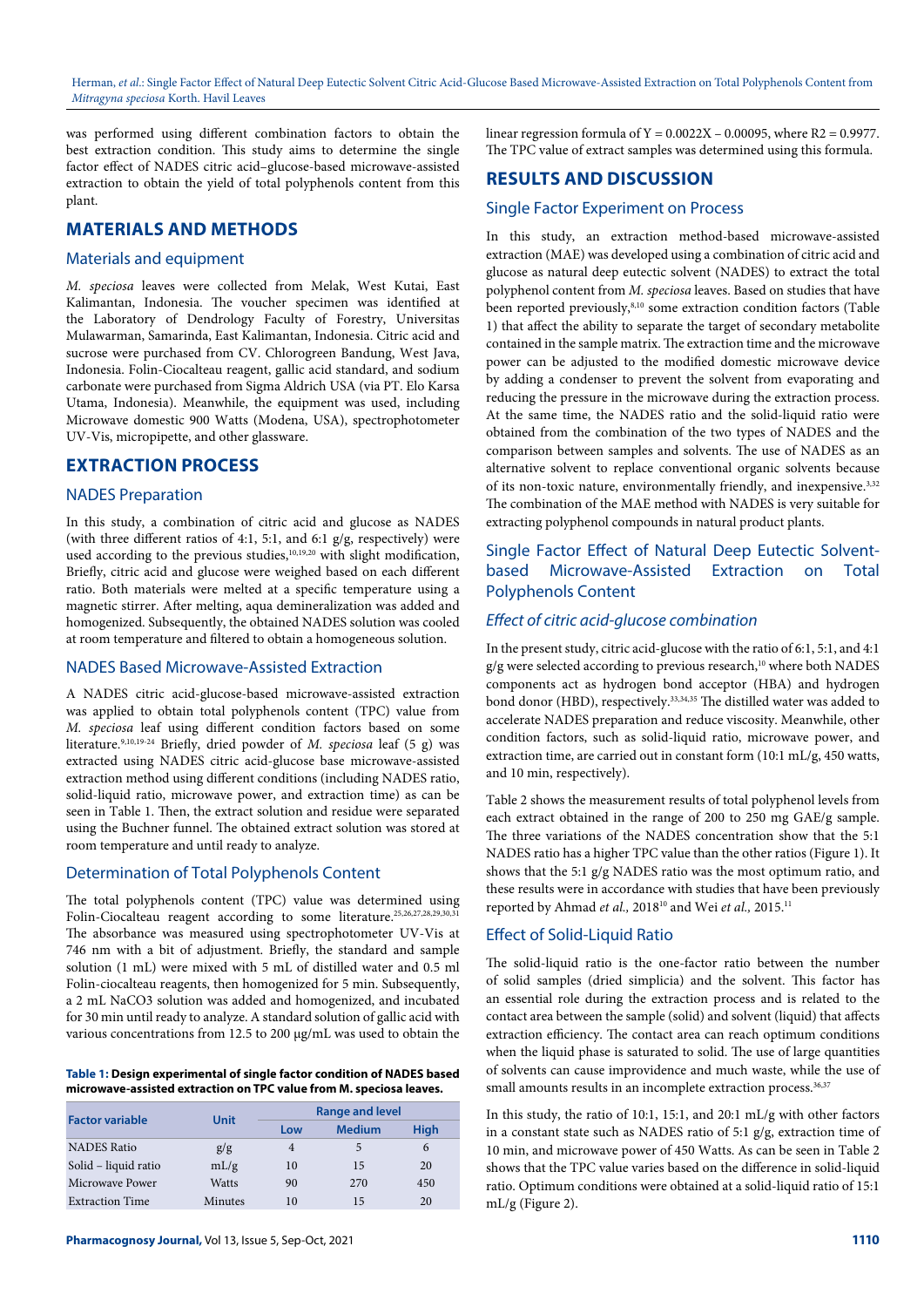| Citric Acid-<br>Glicose ratio<br>(g/g) | Absorbance | <b>TPC</b><br>(mqGAE/q) | <b>Average TPC</b><br>(mqGAE/q) | <b>Deviation</b><br><b>Standard</b> |
|----------------------------------------|------------|-------------------------|---------------------------------|-------------------------------------|
|                                        | 0.075      | 228.08                  |                                 |                                     |
| 4:1                                    | 0.076      | 231.08                  | 232.07                          | 4.57                                |
|                                        | 0.078      | 237.06                  |                                 |                                     |
|                                        | 0.082      | 261.30                  |                                 |                                     |
| 5:1                                    | 0.076      | 242.39                  | 248.69                          | 10.92                               |
|                                        | 0.076      | 242.39                  |                                 |                                     |
|                                        | 0.069      | 199.42                  |                                 |                                     |
| 6:1                                    | 0.071      | 205.13                  | 203.23                          | 2.29                                |
|                                        | 0.071      | 205.13                  |                                 |                                     |

## **Table 2: Effect of Citric acid – glucose ratio on TPC value.**



**Figure 1:** The optimum single factor of NADES composition ratio on polyphenols extraction from *M. speciosa* leaves.



**Figure 2:** The optimum single factor condition of solid-liquid ratio on polyphenol extraction from *M. speciosa* leaves.

# Effect of Microwave Power

The microwave power from the microwave-assisted extraction method can affect the rate of equilibrium and interactions between solvents and solutes (secondary metabolites) in the sample matrix and control the partition of solutes between the sample and the extraction phase.<sup>33</sup> To determine the effect of microwave power on the extraction efficiency of TPC, extraction was carried out at 90, 270, and 450 Watts, respectively, with an of 10 min extraction time, 5:1 g/g NADES ratio, and the solidliquid ratio of 10:1 mL/g sample.

The results obtained (Table 4) show that the microwave power from 90 to 270 watts has an increased TPC value. This is due to the separation of the secondary metabolite constituents from the sample matrix due to the increase in temperature and pressure due to the microwave power. In contrast, the microwave power of 270 to 450 Watts tends to decrease due to the possibility of secondary metabolite compounds being damaged due to excessive temperature and pressure. Figure 3 shows the optimum TPC value at 270 watts of microwave power because, in these conditions, there is an equilibrium between temperature and microwave pressure with the extraction process.

## Effect of Extraction Time

In Table 5, the effect of extraction time was performed using different the time include 10, 15, and 20 min. In range 10-15 minutes of the efficiency of extraction time shows a tendency to increase in TPC value. The phenomenon indicates that an increase in extraction time can cause an acceleration of the mass transfer of the analyte and a decrease in the viscosity of the extraction solvent.  $38,39$  Whereas, if the extraction time was extended by more than 15 min (precisely for 20 min), the TPC value has decreased. This was due to the high microwave power, and the longer extraction time can damage the structure of the components of the target secondary metabolite.40 Therefore, According to Figure 4 shows that the optimum extraction time is obtained at the  $15<sup>th</sup>$  min.

Based on this study's result, the single factor effect of NADES citric acid-glucose-based microwave-assisted extraction with different conditions includes NADES ratio, solid-liquid ratio, microwave power, and extraction time. These results are preliminary data to optimize the

## **Table 3: Effect of Solid-Liquid Ratio on TPC value.**

| Solid-Liquid<br>ratio ( $mL/q$ ) | <b>Absorbance</b> | <b>TPC</b><br>(mqGAE/q) | <b>Average TPC</b><br>(mqGAE/q) | <b>Deviation</b><br><b>Standard</b> |
|----------------------------------|-------------------|-------------------------|---------------------------------|-------------------------------------|
|                                  | 0.057             | 107.25                  |                                 |                                     |
| 10:1                             | 0.056             | 105.39                  | 106.63                          | 1.071                               |
|                                  | 0.057             | 107.25                  |                                 |                                     |
|                                  | 0.035             | 158.70                  |                                 |                                     |
| 15:1                             | 0.030             | 136.62                  | 146.93                          | 11.113                              |
|                                  | 0.044             | 145.45                  |                                 |                                     |
|                                  | 0.023             | 145.59                  |                                 |                                     |
| 20:1                             | 0.019             | 121.27                  | 135.457                         | 12.657                              |
|                                  | 0.055             | 139.51                  |                                 |                                     |

#### **Table 4: Effect of different microwave power on TPC value.**

| <b>Microwave</b><br><b>Power (Watt)</b> | Absorbance | <b>TPC</b><br>(mqGAE/q) | <b>Average TPC Deviation</b><br>(mqGAE/q) | <b>Standard</b> |
|-----------------------------------------|------------|-------------------------|-------------------------------------------|-----------------|
|                                         | 0.051      | 175.95                  |                                           |                 |
| 90                                      | 0.041      | 142.08                  | 156.76                                    | 17.383          |
|                                         | 0.053      | 152.24                  |                                           |                 |
|                                         | 0.065      | 194.16                  |                                           |                 |
| 270                                     | 0.063      | 188.28                  | 192.20                                    | 3.399           |
|                                         | 0.065      | 194.16                  |                                           |                 |
|                                         | 0.059      | 188.84                  |                                           |                 |
| 450                                     | 0.048      | 154.20                  | 185.69                                    | 30.048          |
|                                         | 0.058      | 214.04                  |                                           |                 |

#### **Table 5: Effect of different extraction time on TPC value.**

| <b>Extraction</b><br>Time<br>(Minutes) | <b>Absorbance</b> | <b>TPC</b><br>(mqGAE/q) | <b>Average TPC</b><br>(mqGAE/q) | <b>Deviation</b><br><b>Standard</b> |
|----------------------------------------|-------------------|-------------------------|---------------------------------|-------------------------------------|
|                                        | 0.043             | 194.09                  |                                 |                                     |
| 10                                     | 0.036             | 163.18                  | 176.42                          | 15.922                              |
|                                        | 0.038             | 172.01                  |                                 |                                     |
|                                        | 0.085             | 371.56                  |                                 |                                     |
| 15                                     | 0.080             | 349.94                  | 358.59                          | 11.438                              |
|                                        | 0.081             | 354.26                  |                                 |                                     |
|                                        | 0.039             | 194.09                  |                                 |                                     |
| 20                                     | 0.037             | 163.18                  | 173.48                          | 17.847                              |
|                                        | 0.036             | 173.261                 |                                 |                                     |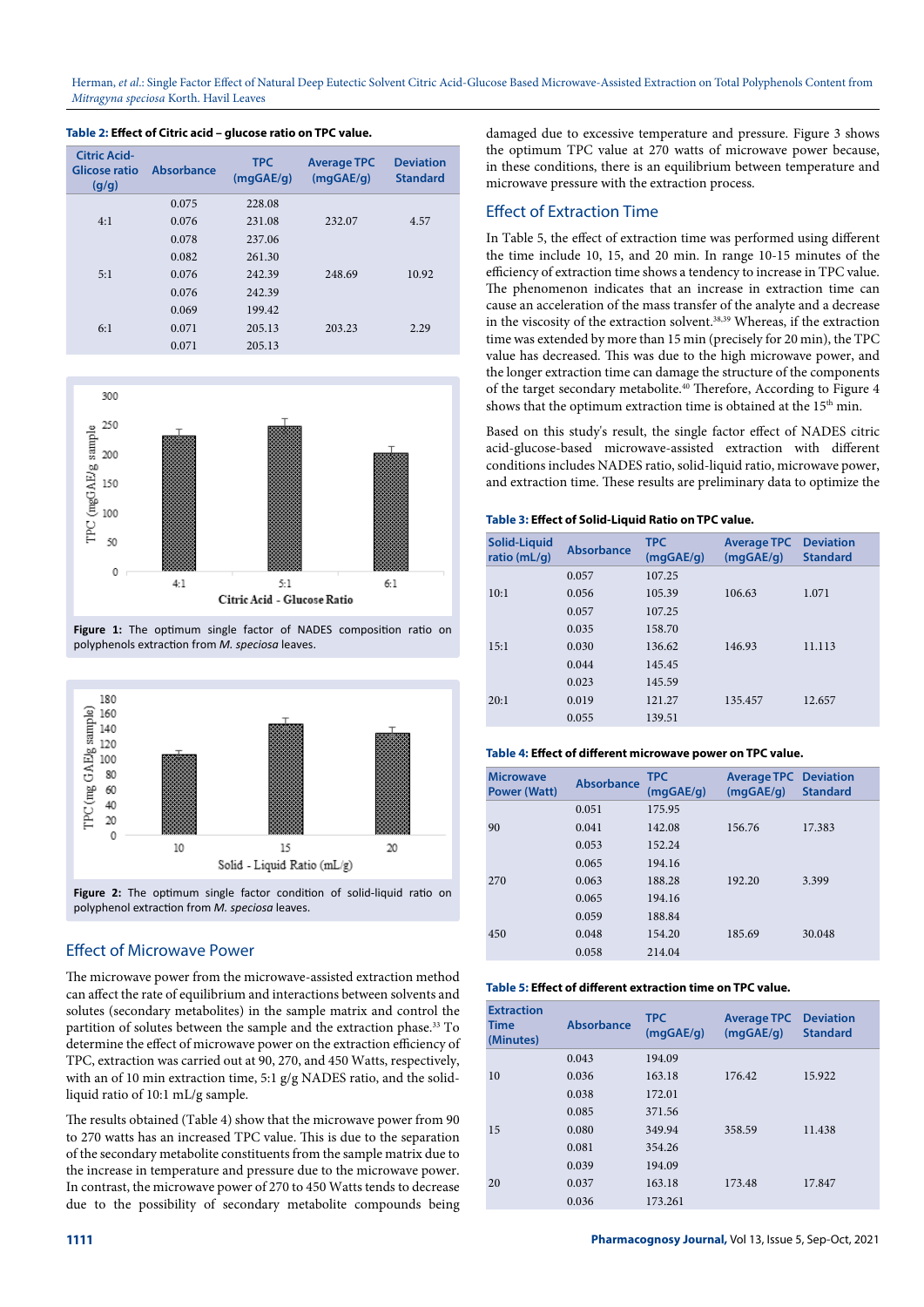

**Figure 3:** The optimum single factor condition of microwave power on polyphenols extraction from *M. speciosa.*



**Figure 4:** The optimum single factor of extraction time on polyphenolics extraction from *M. speciose.*

extraction method using the NADES based on microwave-assisted extraction method to obtain the optimum target secondary metabolite from *M. speciosa* leaves quickly, easily, efficiently, and environmentally friendly.

# **ACKNOWLEDGMENTS**

This study was funded and supported by the Ministry of Research, Technology, and Higher Education, Republic of Indonesia and Institute of Research and Community Service, Universitas Mulawarman (LP2M UNMUL) via a grant "Hibah Penelitian Dasar Unggulan Perguruan Tinggi (PDUPT) 2019- 2020.

# **CONFLICTS OF INTEREST**

The authors declared no conflicts of interest.

# **REFERENCES**

- 1. Bubalo MC, Vidovi S, Radoj I, and Joki S. Green solvents for green technologies. Journal of Chemistry Technology and Biotechnology. 2015; 90: 1631-1639.
- 2. Castro VIB, Craveiro R, Silva JM, Reis RL, Paive A, and Duarte ARC. Natural deep eutectic systems as alternative nontoxic cryoprotective agents. Cryobiology. 2018; 83: 15-26.
- 3. Gomez FJV and Espino M. A greener approach to prepare natural deep eutectic solvents. Analitical Chemistry. 2018; 3: 6122-6125.
- 4. Martins MAR, Pinho SP, Coutinho JAP. Insights into the nature of eutectic and deep eutectic mixtures. Journal of Solution Chemistry. 2019; 48(7): 962–982.
- 5. Craveiro R, Aroso I, Flammia V, Carvalho T, Viciosa MT, Dionisio M, Barreiros S, Reis RL, Duarte ARC, and Paiva A. Properties and thermal behavior of natural deep eutectic solvents. Journal of Molecular Liquids. 2016; 215: 534-540.
- 6. Dai Y, Witkamp GJ, Verpoorte R, and Choi YH. Tailoring properties of natural deep eutectic solvents with water to facilitate their applications. Food Chemistry. 2015; 187: 14-19.
- 7. Dwamena A. Recent advances in hydrophobic deep eutectic solvents for extraction. Separations. 2019; 6(1): 1-15.
- 8. Wei ZF, Wang XQ, Peng X, Wang W, Zhao CJ, Zu YG, and Fu YJ. Fast and green extraction and separation of main bioactive flavonoids from *Radix Scutellariae*. Industrial Crops and Products. 2015; 63: 175-181.
- 9. Savi L, Dias M, Carpine D, Waszcynskyj N, Ribani R, and Haminiuk C. Natural deep eutectic solvents (NADES) based on citric acid and sucrose as a potential green technology : a comprehensive study of water inclusion and its effect on thermal, physical and rheological properties. International Journal of Food Science and Technology*.* 2018; 54(3): 898-907.
- 10. Ahmad I, Pertiwi AS, Kembaren YH, Rahman A, and Mun'in A. Application of natural deep eutectic solvent-based ultrasonic assisted extraction of total polyphenolic and caffeine content from Coffe Beans (*Coffea Beans* L.) for instant food products. Journal Applied of Pharmaceutical Sciences. 2018; 8(8): 138-143.
- 11. Wei Z, Qi X, Li T, Luo M, Wang W, Zu Y, and Fu Y. Application of natural deep eutectic solvents for extraction and determination of phenolics in *Cajanus cajan* leaves by ultra performance liquid chromatography. Separation and Purification Technology. 2015; 149: 237-244.
- 12. Duarte ARC, Ferreira ASD, Barreiros S, Cabrita E, Reis RL, and Paiva A. A comparison between pure active pharmaceutical ingredients and therapeutic deep eutectic solvents : Solubility and permeability studies. European Journal of Pharmaceutics and Biopharmamecutics*.* 2017; 114: 296-304.
- 13. Ahmad K and Aziz Z. *Mitragyna speciosa* use in the northern states of Malaysia: A cross-sectional study. Journal of Ethnopharmacology. 2012; 141(1): 446-450.
- 14. Chittrakarn S, Keawpradub N, Sawangjaroen K, Kansenalak S and Janchawee B. The neuromuscular blockade produced by pure alkaloid, mitragynine and methanol extract of kratom leaves (*Mitragyna speciosa* Korth.). Journal of Ethnopharmacology. 2010; 129(3): 344-349.
- 15. Tohar N, Shilpi JA, Sivasothy Y, Ahmad S and Awang K. Chemical constituents and nitric oxide inhibitory activity of supercritical carbon dioxide extracts from *Mitragyna speciosa* leaves. Arabian Journal of Chemistry. 2016; 12(3): 350-359.
- 16. Brown PN, Lund JA and Murch SJ. A botanical, phytochemical and ethnomedicinal review of the genus Mitragyna korth: Implications for products sold as kratom. Journal of Ethnopharmacology*.* 2017; 202: 302-325.
- 17. Horie S, Koyama F, Takayama H, Ishikawa H, Aimi N, Ponglux D, Matsumoto K, and Murayama T. Indole alkaloids of a Thai medicinal herb, *Mitragyna speciosa*, that has opioid agonistic effect in guineapig ileum. Planta Medica. 2005; 71(3): 231-236.
- 18. Takayama H. Chemistry and pharmacology of analgesic indole alkaloids from the rubiaceous plant, *Mitragyna speciosa.* Chemical and Pharmaceutical Bulletin*.* 2004; 52(8): 916-928.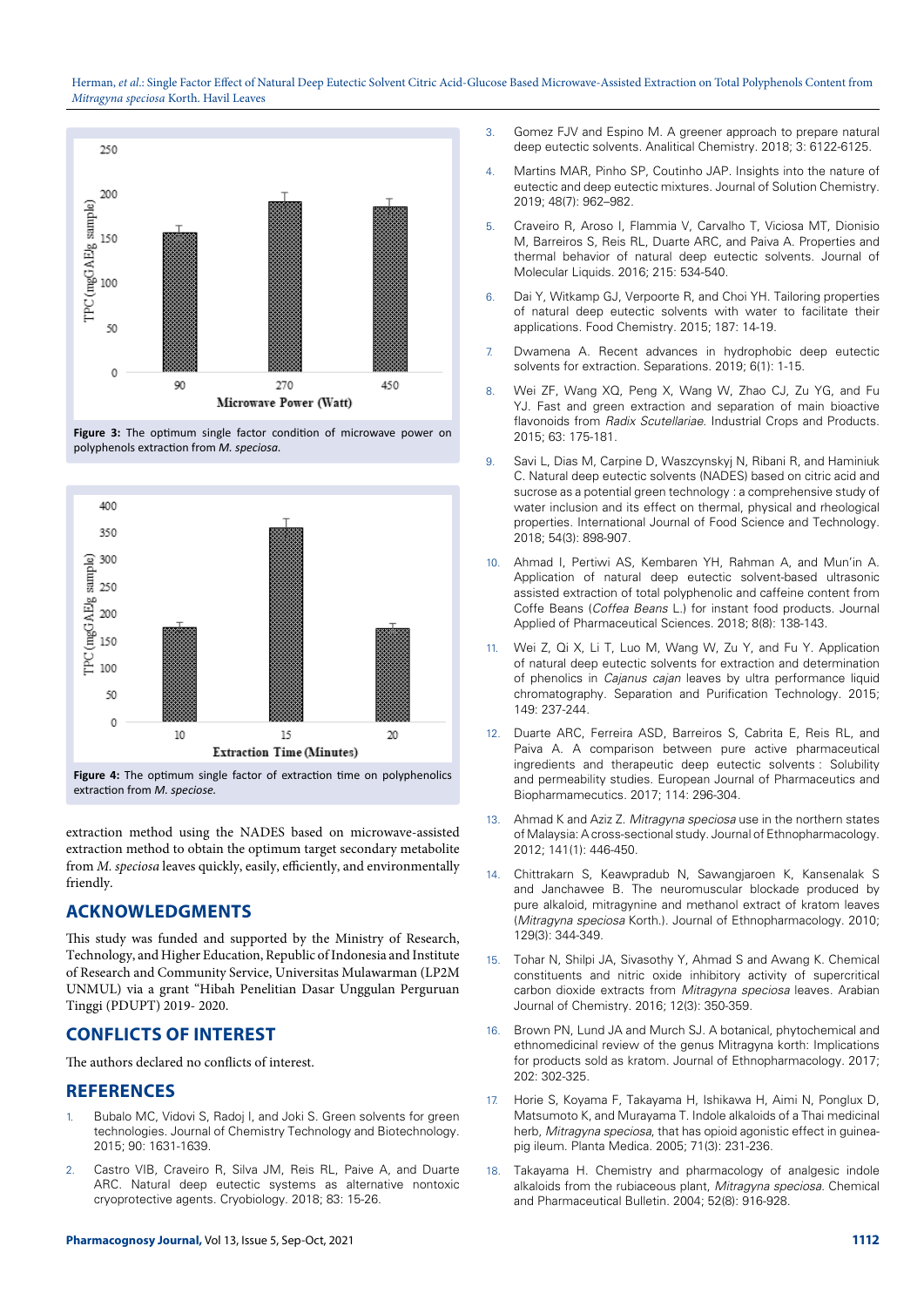- 19. Dai Y, van Spreonsen J, Vitkamp GJ, Verpoorte R, and Choi YH. Ionic liquids and deep eutectic solvents in natural products research: Mixtures of solids as extraction solvents. Journal of Natural Products*.* 2013; 76(11): 2162–2173.
- 20. Dai Y, Witkamp GJ, Verpoorte R, and Choi YH. Natural deep eutectic solvents as a new extraction media for phenolic metabolites in *Carthamus tinctorius* L. Analytical Chemistry. 2013; 85(13): 6272- 6278.
- 21. Cui Q, Peng X, Yao XH, Wei ZF, Luo M, Wang W, Xhao CJ, Fu YF, and Zu YG. Deep eutectic solvent-based microwave-assisted extraction of genistin, genistein and apigenin from pigeon pea roots. Separation and Purification Technolology. 2015; 150: 63-72.
- Ahmad I, Yanuar A, Mulia K, and Mun'im A. Extraction of polyphenolic content from *Peperomia pellucida* (L) Kunth herb with 1-ethyl-3- methylimidazolium bromide as a green solvent. Indian Journal of Pharmaceutical Sciences. 2017; 79(6): 1013-1017.
- 23. Trinovita E, Sutriyo, Saputri FC, and Mun'im A. Enrichment of the gamma oryzanol level from Rice Bran by addition of inorganic salts on ionic liquid 1-butyl-3- methylimidazolium hexafluorophosphate ([BMIM]PF6) extraction. Journal of Young Pharmacists. 2017; 9(4): 555-558.
- 24. Mun'im A, Nurpriantia N, Setyaningsih R, and Syahdi RR. Optimization of microwave-assisted extraction of active compounds, antioxidant activity and angiotensin converting enzyme (ACE) inhibitory activity from *Peperomia pellucida* (L.) Kunth. Journal of Young Pharmacists. 2017; 9(1): 73-78.
- 25. Bobo-García G, Davidov-Pardo G, Arroqui C, Marín-Arroyo MR, and Navarro M. Intra-laboratory validation of microplate methods for total phenolic content and antioxidant activity on polyphenolic extracts, and comparison with conventional spectrophotometric methods. Journal of Science Food and Agriculture*.* 2014; 95(1): 204-209.
- 26. Margraf T, Karnopp AR, Rosso ND and Granato D. Comparison between Folin-Ciocalteu and Prussian Blue assays to estimate the total phenolic content of juices and teas using 96-Well microplates. Journal of Food Sciences. 2015; 80(11): 2397-2403.
- 27. Vongsak B, Sithisarn P, and Mangmool S. Maximizing total phenolics, total flavonoids contents and antioxidant activity of *Moringa oleifera* leaf extract by the appropriate extraction method. Industrial Crops and Products. 201; 44: 566-571.
- Tawaha K, Alali FQ, Gharaibeh M, Mohammad M, El-Elimat T, and Elelimat T. Antioxidant activity and total phenolic content of selected Jordanian plant species. Food Chemistry. 2007; 104(4): 1372-1378.
- 29. Sanchez-Rangel JC, Benavides J, Heredia JB, Cisneros-Zevallos L, and Jacobo-Velasquez DA. The Folin-Ciocalteu assay revisited: improvement of its specificity for total phenolic content determination. Analytical Methods. 2013; 21: 1-10.
- 30. Falleh H, Ksouri R, Lucchessi ME, Abdelly C, and Magné C. Ultrasound-assisted extraction: Effect of extraction time and solvent power on the levels of polyphenols and antioxidant activity of *Mesembryanthemum edule* L. Aizoaceae Shoots. Tropical Journal of Pharmaceutical Research. 2012; 11(2): 243-249.
- Filip S, Pavli B, Vidovi S, Vladi J, and Zekovi Z. Optimization of microwave-assisted extraction of polyphenolic compounds from *Ocimum basilicum* by response surface methodology. Food Anaytical Methods. 2017; 2017: 1-11.
- 32. Yin-Leng K and Suyin G. Natural deep eutectic solvent (NADES) as a greener alternative for the extraction of hydrophilic (polar) and lipophilic (non-polar) phytonutrients. Key Engeneering Materials. 2019; 797: 20-28.
- 33. Lu W, Alam MA, Pan Y, Wu J, Wang Z, and Yuan Z. A new approach of microalgal biomass pretreatment using deep eutectic solvents for enhanced lipid recovery for biodiesel production. Bioresources Technology. 2016; 218: 123-128.
- 34. Fernández M de los Á, Espino M, Gomez FJV, and Silva MF. Novel approaches mediated by tailor-made green solvents for the extraction of phenolic compounds from agro-food industrial byproduct. Food Chemistry. 2017; 239: 671-678.
- 35. Wang H, Ma X, Cheng Q, Xi X, and Zhang L. Deep eutectic solventbased microwave-assisted extraction of Baicalin from *Scutellaria baicalensis* Georgi. Journal of Chemistry. 2018; 2018: 1-10.
- 36. Ma W, Lu Y, Hu R, Chen J, Zhang Z, and Pan Y. Application of ionic liquids based microwave-assisted extraction of three alkaloids N-nornuciferine, O-nornuciferine, and nuciferine from lotus leaf. Talanta. 2010; 80(3): 1292-1297.
- 37. Ahmad I, Yanuar A, Mulia K, and Mun'im A. Ionic liquid-based microwave-assisted extraction: Fast and green extraction method of secondary metabolites on medicinal plant. Pharmacognosy Reviews. 2018; 12(23): 20-26.
- 38. Cheng Z, Song H, Yang Y, Liu Y, Liu Z, Hu H, and Zhang Y. Optimization of microwave-assisted enzymatic extraction of polysaccharides from the fruit of *Schisandra chinensis* Baill. International Journal of Biological Macromolecules. 2015; 76: 161-168.
- 39. Handayani D, Mun'im A, and Ranti AS. Optimation of green tea waste axtraction using microwave assisted extraction to yield green tea extract. Traditional Medicine Journal. 2014; 19(1): 29-35.
- 40. Xiong W, Chen X, Lv G, Hu D, Zhao J, and Li S. Optimization of microwave-assisted extraction of bioactive alkaloids from lotus plumule using response surface methodology. Journal of Pharmaceutical Analysis. 2016; 6(6): 382-388.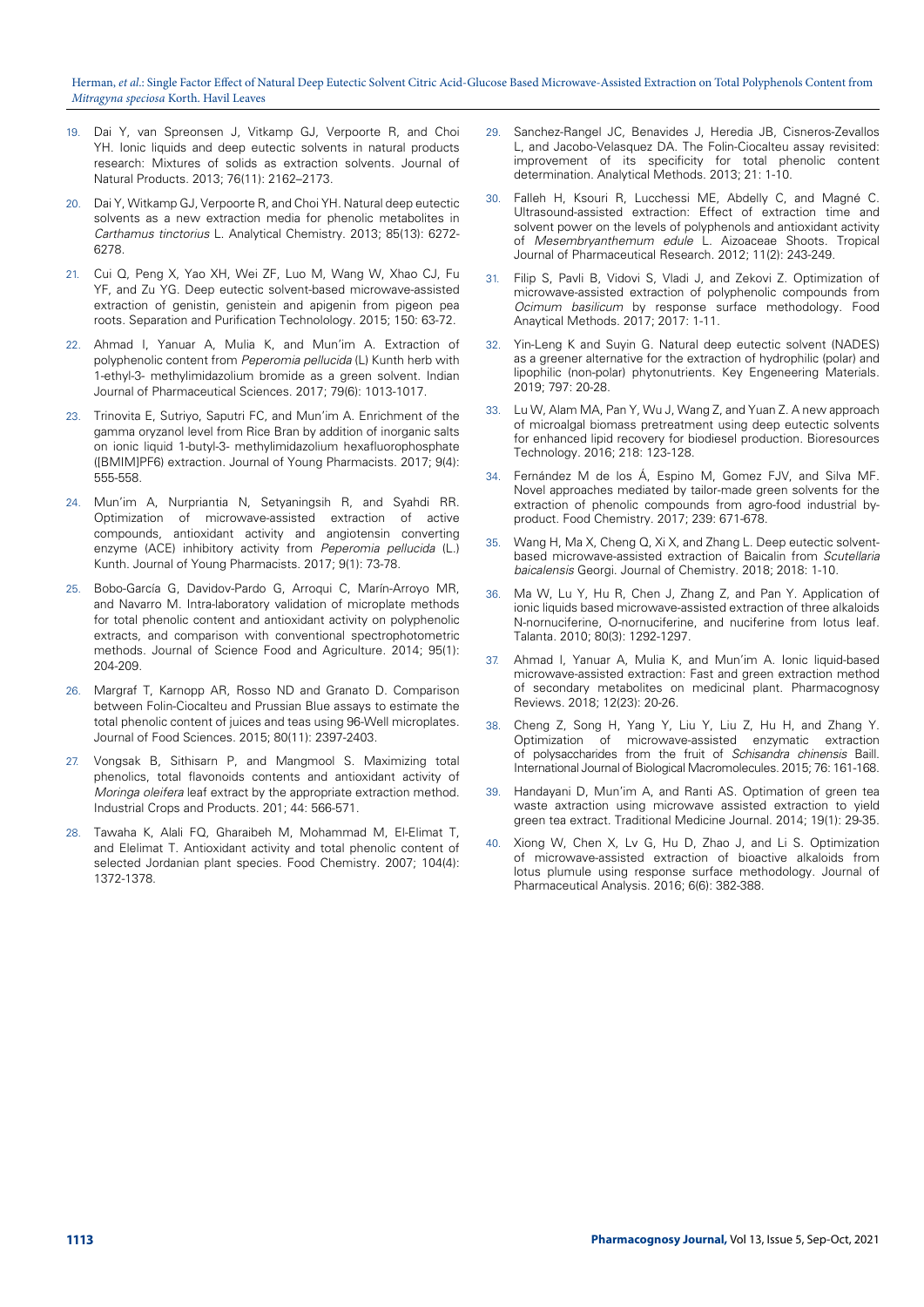

## **SUMMARY**

- 1. The best of single factor condition effect of NADE-MAE method was obtained the TPC value including:
	- NADES ratio of 248.69 mg GAE/g sample (5:1 g/g citric acid-glucose)
	- A solid-liquid ratio of 146.93 mg GAE/g sample (15:1 mL/g solvent-sample)
	- Microwave power of 192.20 mg GAE/g sample (270 Watts)
	- Extraction time of 358.59 mg GAE/g sample (15 min).
- 2. The single factor effect of NADES citric acid-glucose-based MAE shows a difference in TPC value based on various conditions of the NADES-MAE method.

# **ABOUT AUTHORS**



Dr. Herman, a lecturer, and researcher at Department of Pharmaceutical Sciences, Faculty of Pharmacy, Universitas Mulawarman, Samarinda, East Kalimantan, Indonesia. Research interest in medicinal chemistry, Pharmaceutical Analysis, and natural product chemistry.



Arsyik Ibrahim, a doctoral candidate at Faculty of Pharmacy, Universitas Airlangga, Surabaya, East Java, Indonesia. As a lecturer and researcher at the Department of Pharmaceutical Sciences, Faculty of Pharmacy, Mulawarman University, East Kalimantan, Indonesia, he has experience in Pharmacognosy and Natural Products, working to search and discover drugs from nature, identification, and screening of anti-cancer and active antimicrobial.